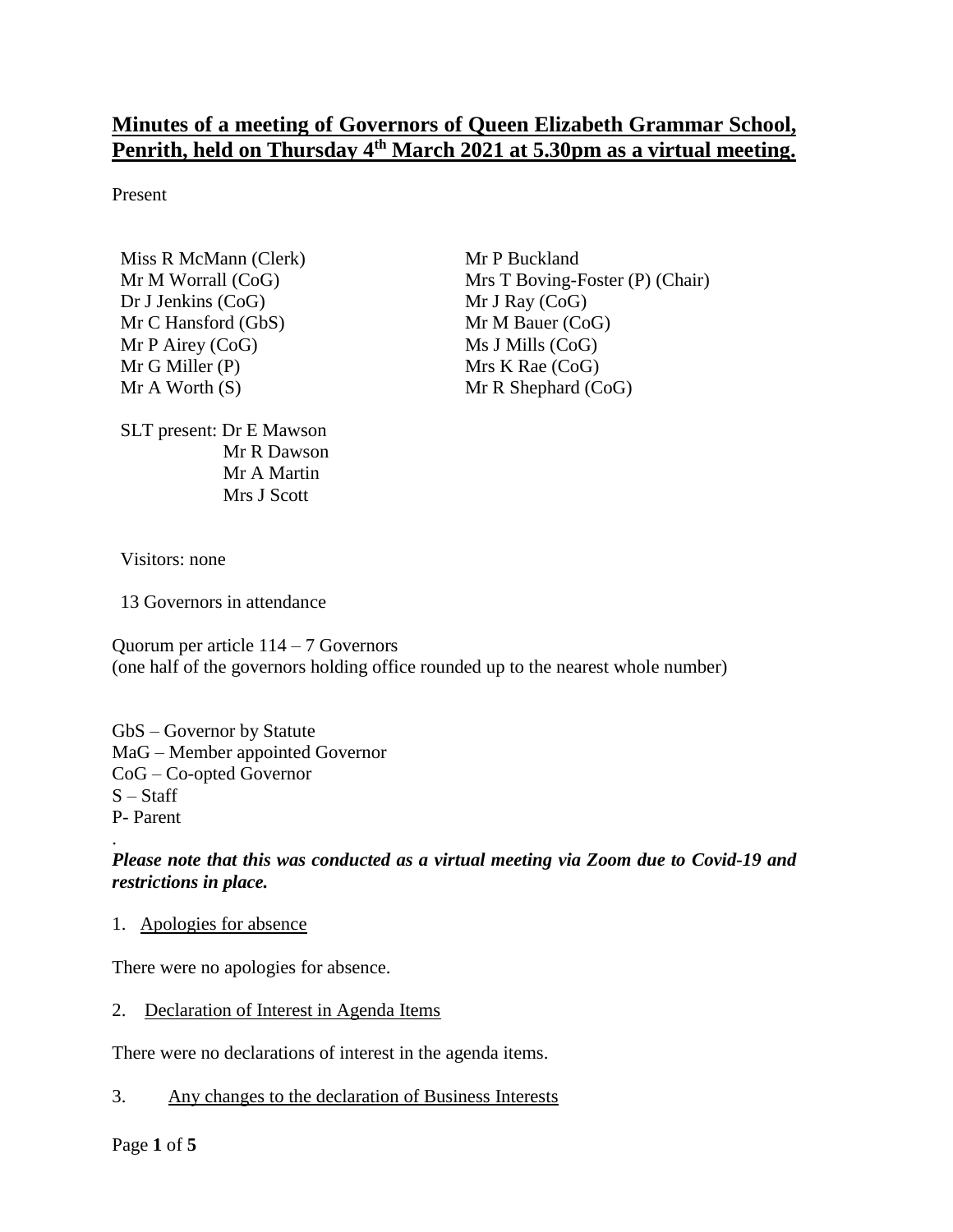There were no changes to the declaration of interests.

# 4. Minutes of the Governors Meeting Held on 28<sup>th</sup> January 2021

It was unanimously agreed that the minutes were a true record. Mrs Boving-Foster will sign them as soon as practicable under the circumstances.

## 5. Matters Arising

Mrs Boving-Foster gave an update from the previous meeting:

- The item on the Sixth Form is to be moved to the next Education and Standards meeting
- There has been a response from the EFSA about the revised Articles of Association. They have requested that the school update its Funding Agreement. This will be dealt with but not immediately as the school has got enough on presently.

Mrs Scott had a matter regarding updating the connected parties information for HSBC. All trustees and SLT must provide two certified forms of I.D. which are to be uploaded. This is a time sensitive process and must be completed by  $4<sup>th</sup>$  April or; there is a threat that the bank account will be frozen. Mrs Scott will upload the documents once collated and then destroy them. In response to the Governors questions for the necessity of this, Mrs Scott said that she had double checked with the bank and Saints and this is a necessity. Mrs Rae thought it was a little overkill but volunteered to help with the process. **Action point: all Governors to send two forms of I.D. to Mrs Rae (Miss McMann will send her email address). Thereafter, Zoom meetings will be set up so that each Governor can hold up their I.D. for Mrs Rae to verify.** 

Mrs Boving-Foster spoke to the Governors about a local governor experience sharing she is taking part in. There is a meeting at the end of March with UCC, Keswick, Appleby, Kirkby Stephen and Alston. Initially this is for Chairs and Vice Chairs to look at Governor specific matters (versus school specific matters) such as self-evaluation. Later there may be an opportunity to spread this out to other Governor link roles, for example, SEN, Safeguarding and Health and Safety to create a network.

## 6. Minutes of the Finance and Pay Committee held February 2021

Mrs Rae gave an overview of the meeting, highlighting that the Bike to Work scheme was approved, and that is a good green project. Additionally, as is standard in these meetings the bank balances in each account were formally deemed as appropriate. Mr Bauer queried if as per the recommended £85,000 threshold should there be more of a split between the HSBC and other bank accounts. Mrs Rae answered that HSBC is deemed to be secure with minimal risk and there is still money to come out (the timing of the meeting was prior to salary and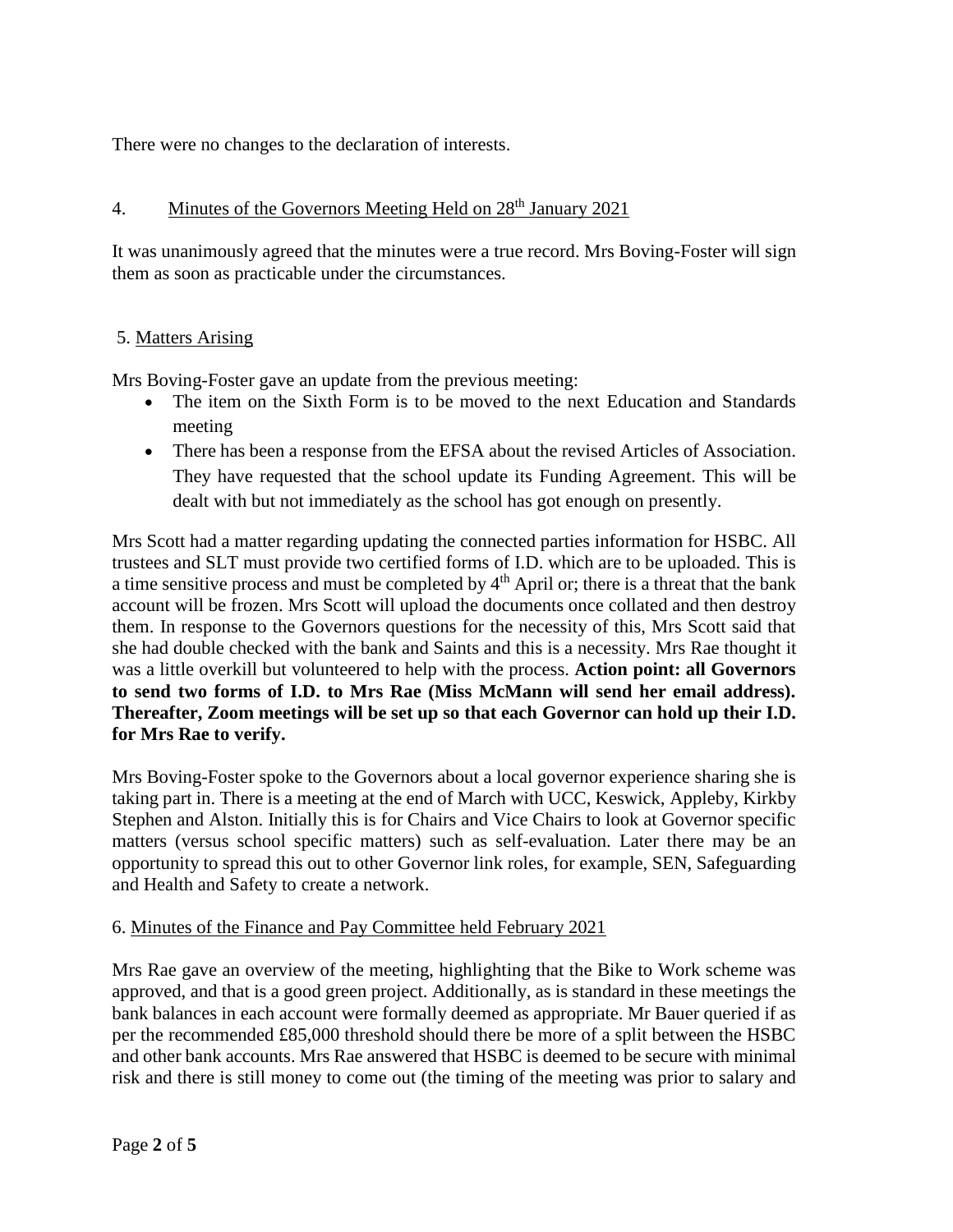pension payments). There have also been issues in the past of transferring money and she reassured all that this is reviewed in every meeting.

## 7. Mental Health Policy

Mr Martin presented this policy, giving his thanks to Dr Jenkins and Mr Worrall for reading this through before the meeting and offering their suggestions. This is something that is an action point on the SIP and is an increasingly important issue. The policy gives key links and sign posts for parents and students. There is a mental health and well-being section on the website for staff and students. Questions and comments were invited:

- *Can the information be accessed by parents (GM)?* Yes it is on the website and can be accessed by a drop down menu (AM).
- *Is there anything for staff or is it just for students (JR)?* There is information for staff as well as students (AM)
- *The policy is very good. However, the bit that references the Equalities Act is not completely accurate and needs some minor tweaks – happy to amend this with tracked changes (MB).* Would be very grateful (AM).
- *Is it feasible / too high a workload to be the designated Safeguard Lead and the Mental Health Lead (TBF)?* This was something which gave a lot of thought to but there are many cross overs between the two roles and also need a level of clearance to get the information so it makes sense. There is support also from the Pastoral Officer (AM).

## **Subject to the tweaks to the Equalities Act information, the Governors unanimously agreed to adopt the policy.**

## 8. Remote Learning

Mr Worrall presented this item saying that he felt that is was heartening to provide a large evidence base to fulfil a good monitoring role, showing how efficient remote learning has become over the last 12 months. He added that most schools do not do surveys of this nature thanked SLT for doing this to provide an evidence base. Questions and comments were invited:

 *A very useful report and good to have the context of the surveys with comments. There are a broad range of comments (JJ).* There is a broad range and must go with the majority and those agreeing outweigh the other comments. However, look carefully at all the comments and incorporate constructively. Must not forget the well-being of the SLT who are at the heart of this (MW). Thanks to Mr Worrall and take on board the comments from Dr Jenkins. A lot has been learnt and credit must go to SLT, particularly Mr Dawson and Dr Mawson. It is difficult to please everyone (PB).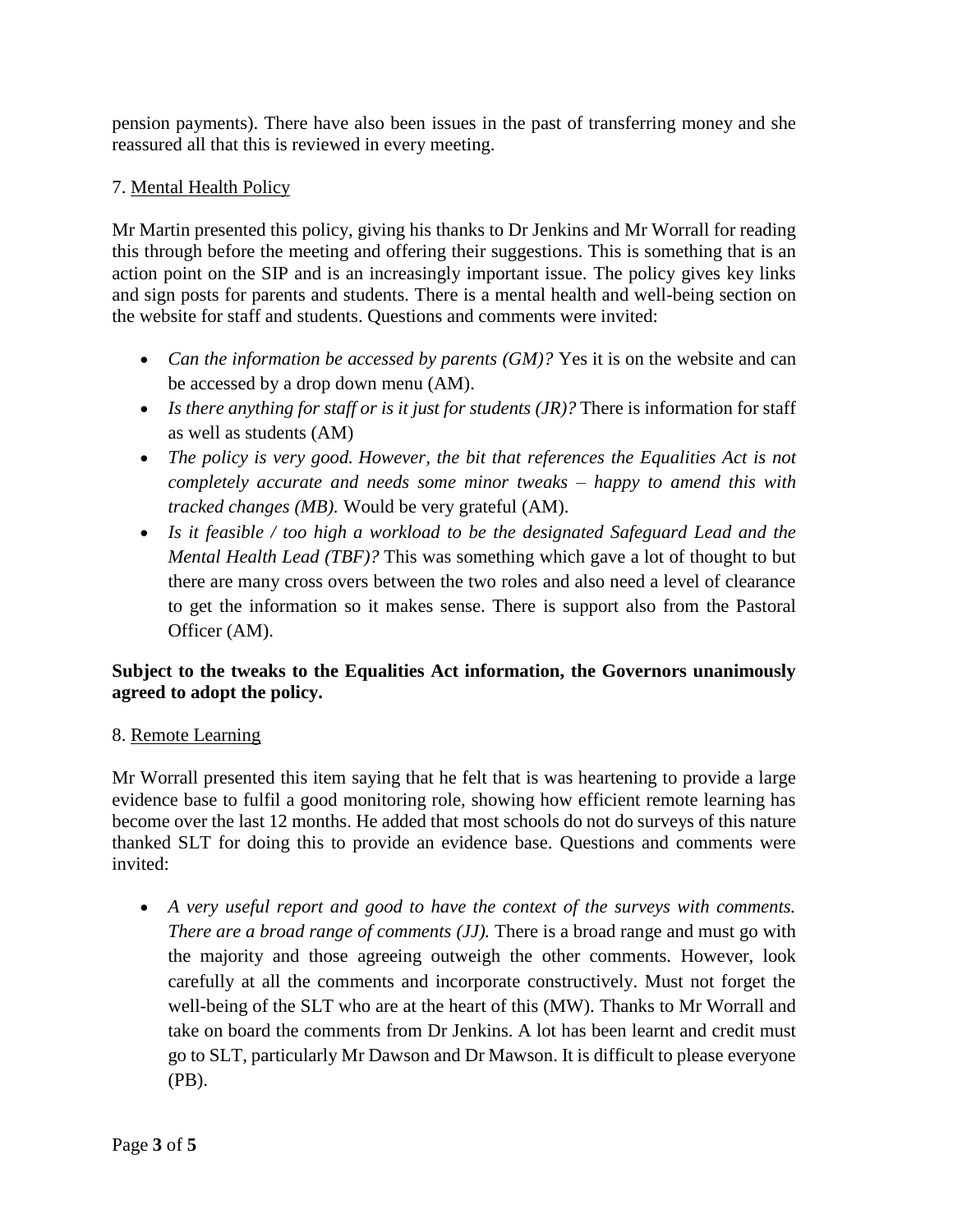- *Is there a plan to follow this up with positive messages (JR)?* There will be a parentmail to go out and students will be able to look at the comments (PB).
- *It would be interesting to feedback the students' responses to parents for example and this cross over would be of good value (TBF).* A good idea so that parents can understand the students' perspective (PB).
- *Good to have an understanding and explanation that different things work for different subjects (GM).*
- *The teacher survey is very positive and they have really risen to the challenge (PA).*

Mrs Boving-Foster gave her thanks for a very positive report.

# 9. School Re-Opening

. This will be covered under the Headteacher's report.

## 10. Health and Safety

There were no issues to report. It was confirmed that testing will be covered under the Headteacher's report.

#### 11. Safeguarding

There are no significant concerns and the school is getting ready for re-opening. Mr Martin added that really need to see the pupils back in school. Mr Worrall have his thanks to Mr Martin for keeping him up-to-date with a half-termly summary report. The Full Governors' meeting in May will cover the Safeguarding Audit.

#### 12. Headteacher's Report

In addition to the previously circulated report, Mr Buckland had the following updates:

- The position for Assistant Headteacher role has been advertised and there has been a lot of interest in this already.
- An appointment has been made to the MFL department, Mrs Terry.
- There is a member of staff on long-term ill-health who will begin a phased return.

With regards to the re-opening of the school, it was reported that testing will prove to be challenging. Eight staff from Penrith Fire Brigade have been allocated to the school, which is a big help. For the Governors who have volunteered, details and a timetable will be given out. Otherwise, there are very little changes and by Thursday testing will be complete and the school will be working back in 'bubbles' as was the case last time.